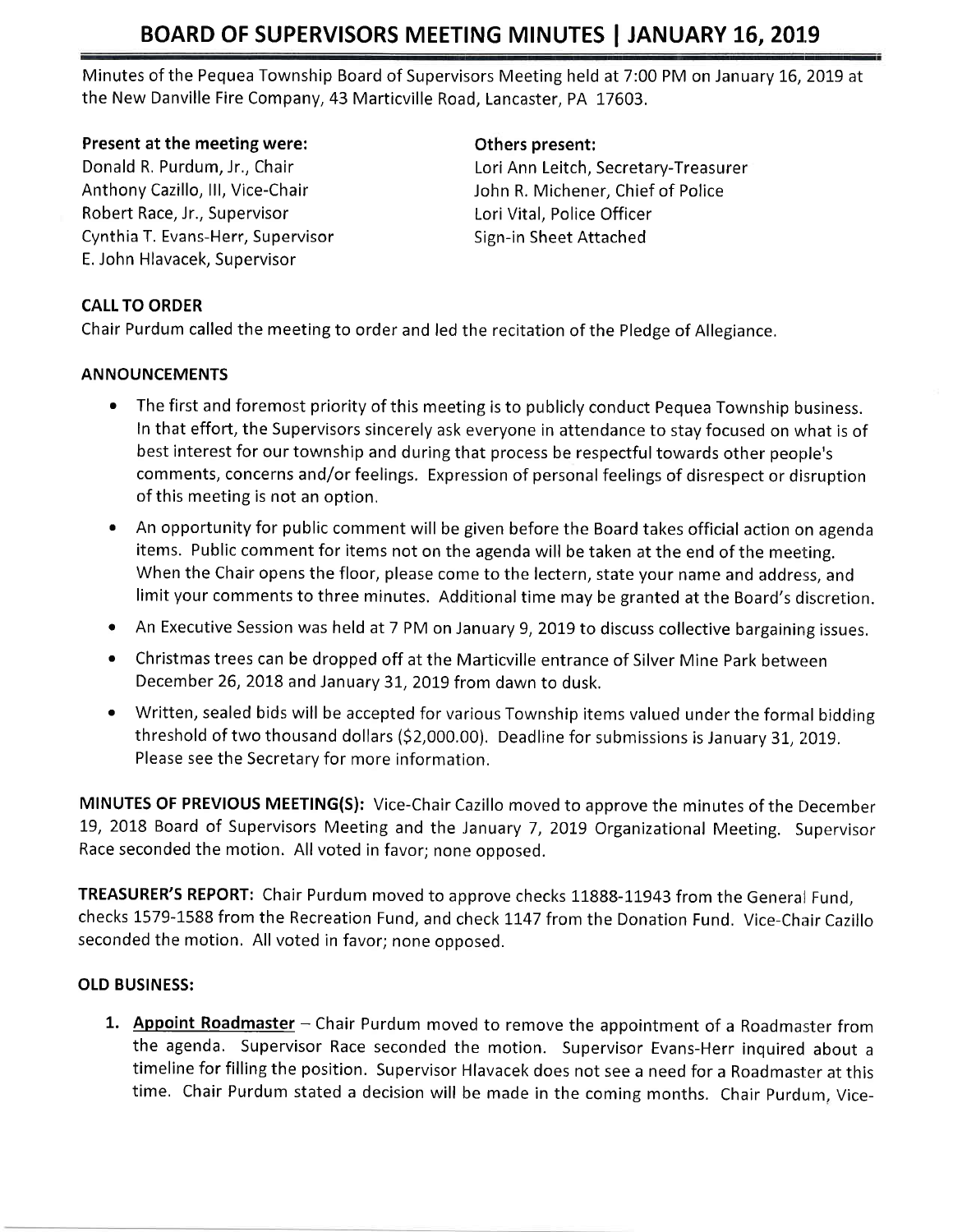Chair Cazillo, Supervisor Race, and Supervisor Hlavacek voted in favor of removing the appointment of a Roadmaster from the agenda; Supervisor Evans-Herr voted nay.

- 2. Set amount of Treasurer Bond Chair Purdum moved to increase the amount of the Treasurer Bond from one million dollars to two million dollars. Supervisor Evans-Herr seconded the motion. All voted in favor; none opposed.
- 3. Appoint Board of Auditors member Chair Purdum moved to remove the appointment of an Auditor from the agenda. Supervisor Race seconded the motion, All voted in favor: none opposed.
- 4. Appoint Park and Recreation Board member Chair Purdum moved to remove the appointment of a Park and Recreation Board member from the agenda. Supervisor Race seconded the motion. All voted in favor; none opposed,

### NEW BUSINESS:

1. Consider approving Preliminary/Final Land Development Plan and Stormwater Management Plan for Millwood Road Lot  $11$  - Chair Purdum moved to approve the Preliminary/Final Land Development Plan and Stormwater Management Plan for Millwood Road Lot 11 subject to the conditions stated in the Solanco Engineering Associates, LLC review dated January 2, 2019. Supervisor Race seconded the motion. Supervisor Hlavacek expressed concern about the water pressure. Supervisor Evans-Herr clarified the City of Lancaster is responsible for the water.

> Jackie Johns of 23 Pine Lane requested more information about the proposed screening waiver. Todd Vaughn, Senior Project Manager at David Miller/Associates, Inc., explained the minor screening modification being considered is near the garbage container. The plan includes perimeter screening.

Chair Purdum amended his motion to require a financial security be provided to Pequea Township in the amount of one hundred thirty-eight thousand four hundred fifty-seven dollars and twenty-one cents (5L38,457,21). Supervisor Evans-Herr seconded the amended motion. All voted in favor; none opposed.

- 2. Consider Sanitary Sewer Capacity Request for Millwood Road Lot  $1$  Chair Purdum moved to approve the Sanitary Sewer Capacity Request of six (6) EDUs for Millwood Road Lot 1 and authorize the Secretary to notify the Suburban Lancaster Sewer Authority (SLSA). Supervisor Evans-Herr seconded the motion. All voted in favor; none opposed.
- 3. Consider Penn Grant Commons Landscaping Plan Modification Chair Purdum moved to approve the Penn Grant Commons Landscaping Plan Modification as requested by Randy Hess of Oak Hill Partners. Supervisor Race seconded the motion. Mr. Hess agreed to Supervisor Evans-Herr's suggestion of planting low-lying grasses in place of the nineteen (19) trees. Chair Purdum, Supervisor Race, Supervisor Evans-Herr and Supervisor Hlavacek voted in favor of the modification; Vice-Chair Cazillo, a resident of Penn Grant Commons, abstained.
- 4. Discuss and consider Road Crew work days and hours Chair Purdum moved to set the Road Crew hours to the standard schedule they have been practicing during the negotiation of <sup>a</sup> collective bargaining agreement, Supervisor Evans-Herr seconded the motion.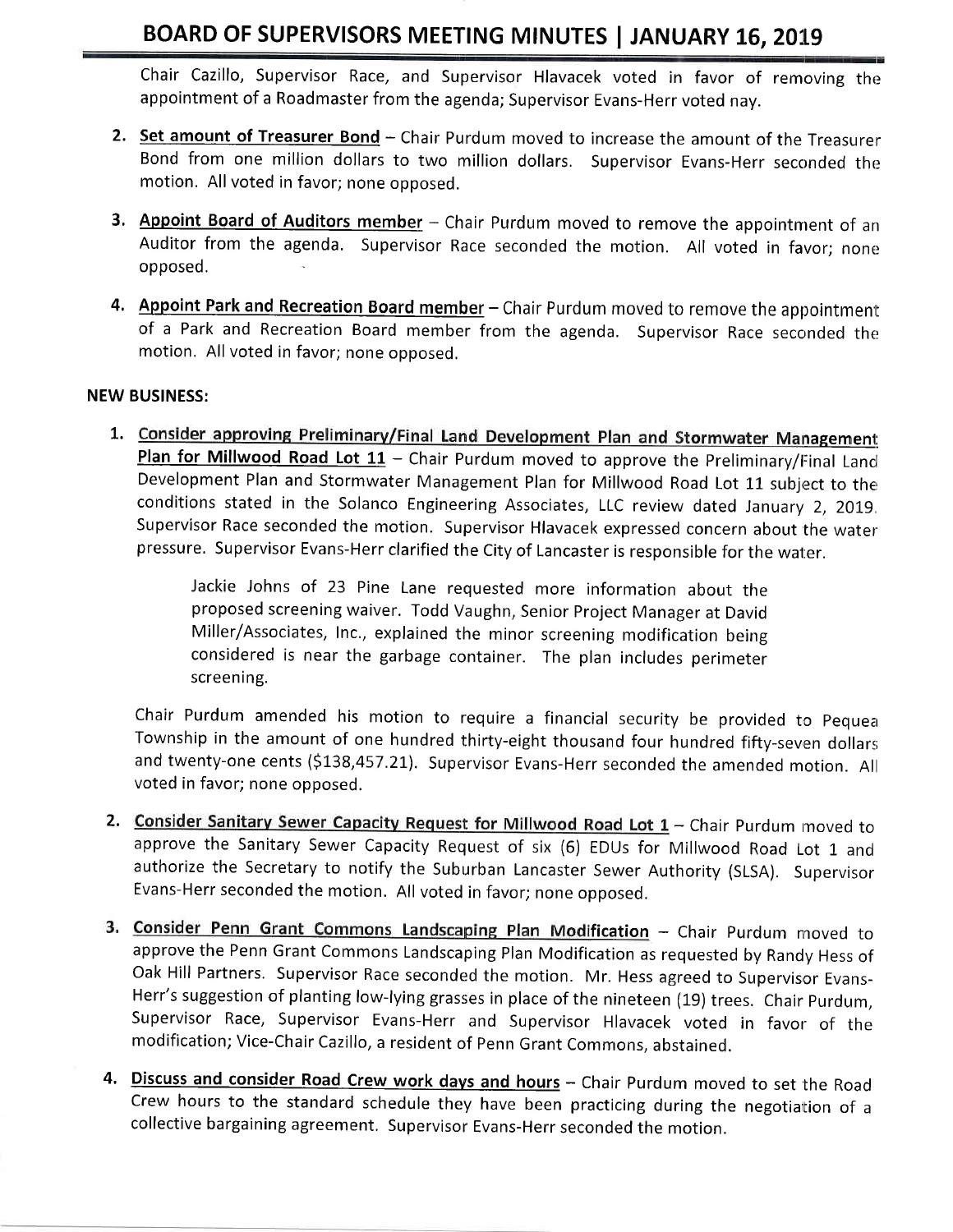Ms, Johns accused the Supervisors of allowing the Road Crew to set their own hours. Chair Purdum replied their schedule will be determined by the collective bargaining agreement.

All voted in favor; none opposed,

- 5. Consider approving Escalator Clause for 2019 Chair Purdum moved to adopt Resolution 506-2019, known as the Escalator Clause, to allow for the Price Adjustment of Bituminous Materials for Small Quantities. Supervisor Evans-Herr seconded the motion. All voted in favor; none opposed.
- 6. Consider Resolution to adopt the Lancaster County Hazard Mitigation Plan Chair Purdum moved to enact Resolution 507-2019 to adopt the Lancaster County Hazard Mitigation Plan. Vice-Chair Evans-Herr seconded the motion. All voted in favor; none opposed.
- 7. Review Draft Ordinance to disband the Park and Recreation Board Chair Purdum moved to approve the draft Ordinance to disband the Park and Recreation Board and authorize the Secretary to advertise a hearing on February 20, 2019 during the Board of Supervisors meeting. supervisor Evans-Herr seconded the motion, All voted in favor; none opposed.
- 8. Consider Resolution for the Agenda Procedure Chair Purdum moved to adopt Resolution 508-2019 to establish a procedure for setting the agenda for the Board of Supervisors meeting. Vice-Chair Cazillo seconded the motion. Supervisor Evans-Herr objected to the Chair having ther authority to determine items to be placed on the agenda at his sole discretion. Chair Purdum stated an item could be added as an addendum to the agenda if approved by a majority of the Supervisors during the meeting. Supervisor Hlavacek opposed granting the Chair the ability to deny a Supervisor's request to add an item to the agenda,

Ken Adams of 39 Cobblestone Drive supported the expansion of the Board from three members to five. He believes all five Supervisors should be able to put items on the agenda for the Board's consideration.

Ms, Johns wants all of the Board members to have the ability to add items to the agenda instead of one Supervisor controlling it,

K. Scott Edwards of 98 Baumgardner Road commented on a heater that was purchased for the barn at Silver Mine Park without Board approval.

Chair Purdum claimed the Resolution will promote transparency and reduce discussion between Supervisors outside of a public meeting that could possibly violate the Sunshine Act. Supervisor Evans-Herr and Supervisor Hlavacek responded the current procedure of notifying the Secretary of an item to be added to the agenda is not a violation of the Sunshine Act. Supervisor Evans-Herr also expressed concern about not having sufficient time to prepare for addenda. Supervisor Race suggested changing the Resolution to allow any Supervisor to add an item to the agenda and then notify the Chair of the addition. Chair Purdum, Vice-Chair Cazillo, and Supervisor Race voted in favor of adopting Resolution 508-2019 as originally proposed; Supervisor Evans-Herr and Supervisor Hlavacek voted nay.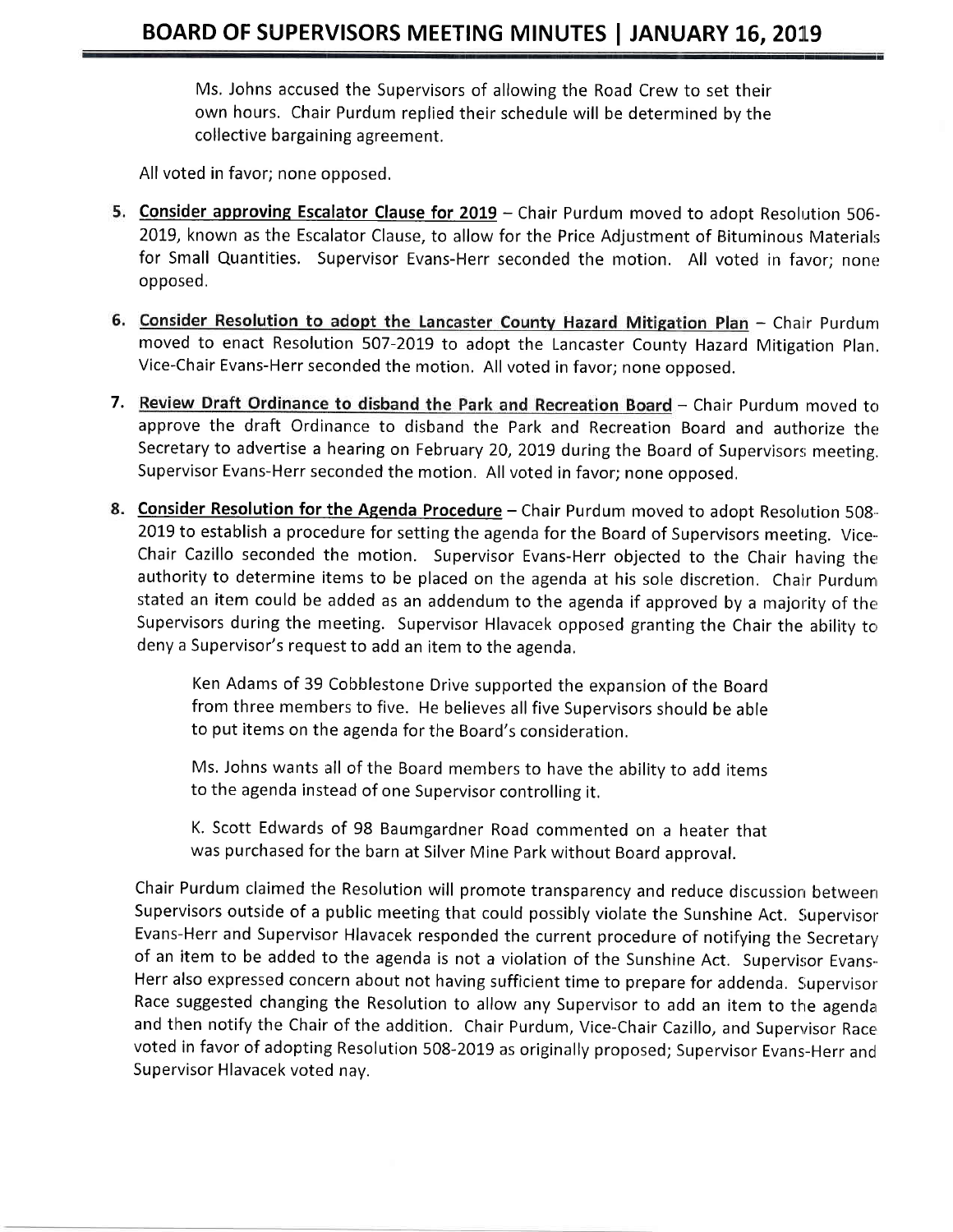9. Consider Resolution for Public Comments - Chair Purdum moved to adopt Resolution 509-2019 to receive Public Comments for items not on the agenda prior to conducting Old Business, Vice-Chair Cazillo seconded the motion. Supervisor Hlavacek advised against moving publir: Comments to the beginning of the meeting referencing studies of poor decision-making following negative remarks. Supervisor Evans-Herr recommended the Chair call a recess after Public Comments are taken. Chair Purdum stressed he will not tolerate personal attacks,

> Chair Purdum assured Martin Harnish of 56 West Willow Road that the standards will apply to the Supervisors as well as the public.

All voted in favor; none opposed,

10. Consider Resolution for Camera Placement during Meetings - Chair Purdum moved to adopt Resolution 510-2019 to establish rules and regulations for the use of recording devices at public meetings. Supervisor Race seconded the motion,

> Mr. Edwards requested clarification. Chair Purdum explained members of the audience may use small recording devices from their seats but larger equipment must be placed in an area designated by the Board.

> Ms, Johns asked for the location of the designated area. Chair Purdum responded the location will be established by the Board at the next meeting. The intent of the Resolution is to prevent the disruption of the meeting.

All voted in favor; none opposed.

11. Consider Procedure for Purchases - Chair Purdum moved to adopt a Procedure for Purchases. Supervisor Race seconded the motion, Supervisor Evans-Herr suggested all employees sign an acknowledgment of their receipt of the purchasing policy. Chair Purdum amended his motion to require the acknowledgment. All voted in favor; none opposed.

## ADDENDUM:

Chair Purdum moved to add the consideration of the West Willow Fire Company's 2019 events for workers' compensation insurance coverage. Vice-Chair Cazillo and Supervisor Hlavacek seconded the motion to add the item to the agenda.

Consider approving West Willow Fire Company's 2019 Events for Workers' Compensation Insurance Coverage - Chair Purdum moved to approve West Willow Fire Company's list of 2019 fundraising events for the purpose of workers' compensation insurance coverage. Supervisor Race seconded the motion. The list consists of a Chicken Corn Soup Sale on January 26, a Gun Raffle on June 15, and Boot Drives on June 1 and November 9. All voted in favor; none opposed.

## REPORTS/UPDATES:

Pequea Township Police Department - Chief Michener delivered the December Police Report. Pequea Township Road Crew - Road Liaison Purdum will provide a report at the next meeting. Lancaster Inter-Municipal Committee - LIMC Representative Cazillo was unable to attend the meeting. Suburban Lancaster Sewer Authority - SLSA has not made a decision regarding the lot on Nolt Avenue. Zoning/Code Enforcement Officer - Report on File